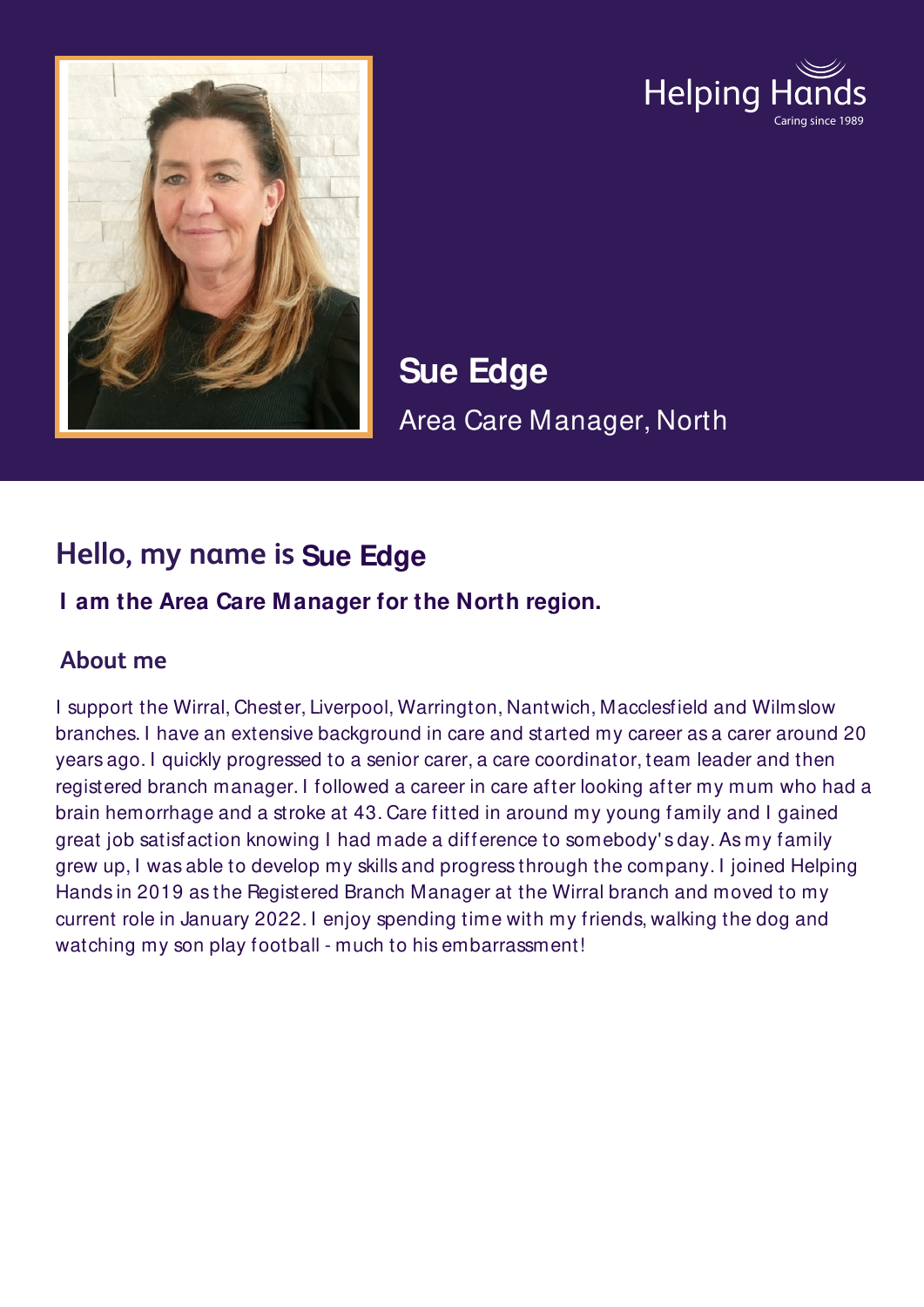## **My experience and expertise**

I worked for a previous care provider for approximately 16 years. I left there and for a period of time worked in the prison service, where I was a trained negotiator. However, I found my way back into care and joined helping hands in 2019. I have been a registered manager with CQC for approximately 10 years, have various NVQs and am a qualified mental health first aider. Having needed care for my mum, I feel that I know the difficulties that people face and the misconception that people have around care. I believe that people thrive in their own homes and should remain there for as long as possible with the correct support to do this.